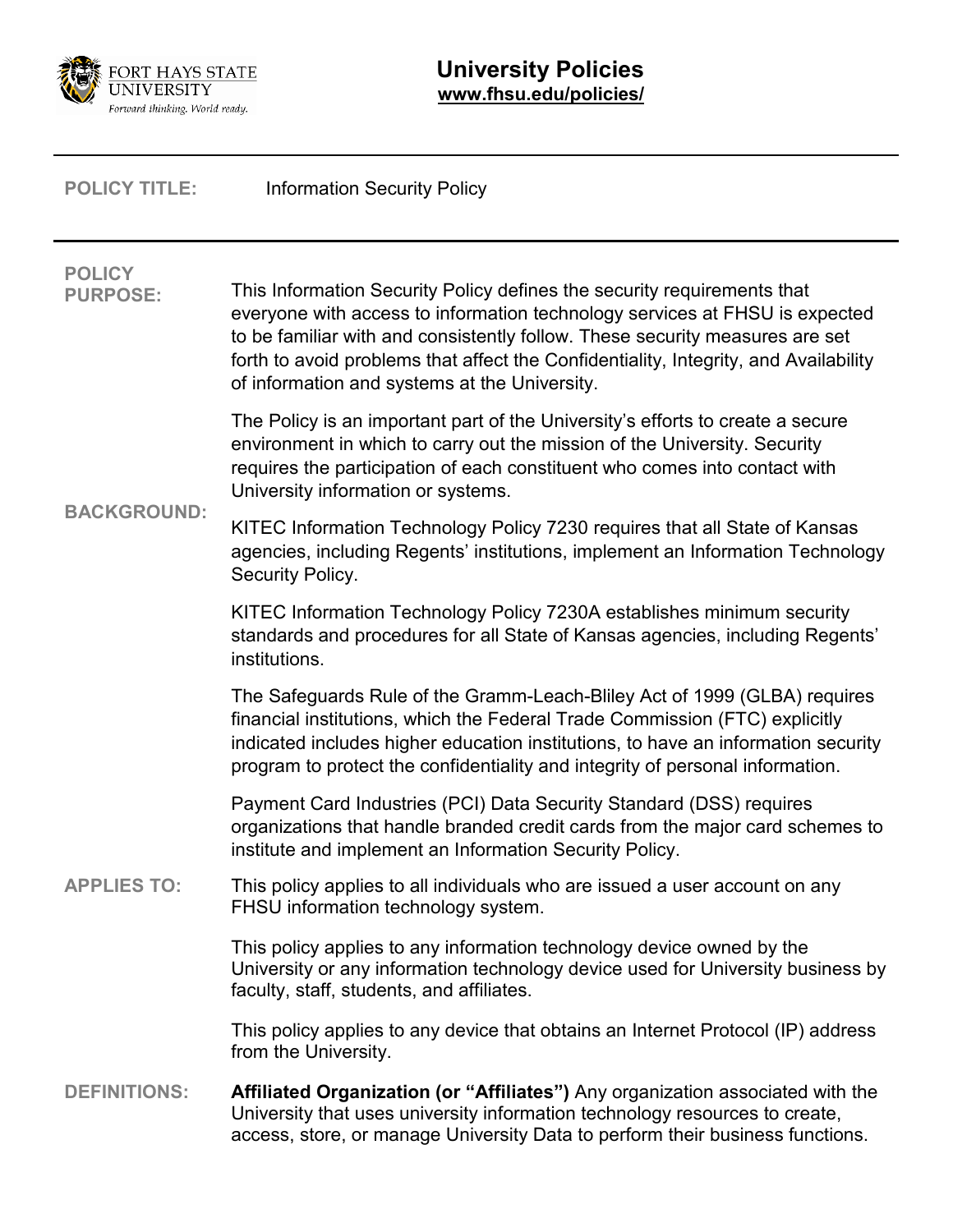**KITEC:** Kansas Information Technology Executive Council

**System users:** Faculty, staff, students, official university affiliates, and any other individuals who use FHSU computing resources.

**TigerNetID:** Username assigned to System Users upon employment, acceptance to, or the beginning of a business relationship with FHSU.

**University data:** Electronic information providing support to and meeting needs of the University community. Data includes, but is not limited to:

- Elements supporting financial management;
- Student records:
- Payroll;
- Personnel records;
- Capital equipment inventory; and,
- Any electronic information:
	- o Used for planning, managing, reporting, or auditing a major administrative function;
	- o Referenced or used by a Department(s) or College(s) to conduct University business;
	- o Included in a University administrative report; or,
	- $\circ$  Used to derive a data element meeting any of the criteria above.

#### **CONTENTS:**

#### **Contents**

**POLICY**

### **STATEMENT: Overall Security Statement**

<span id="page-1-0"></span>Security requirements will be in place for the protection of the privacy of information, protection against unauthorized modification of information, protection of systems against the denial of service, and protection of systems against unauthorized access. System Users are reminded that all usage of FHSU's information technology resources is subject to all University policies including the Acceptable Use [of Computing Resources](http://www.k-state.edu/policies/ppm/3400/3420.html) Policy.

This policy directs that FHSU meet the requirements as stipulated by KITEC Information Technology Security Standards (policy 7230A). This policy will be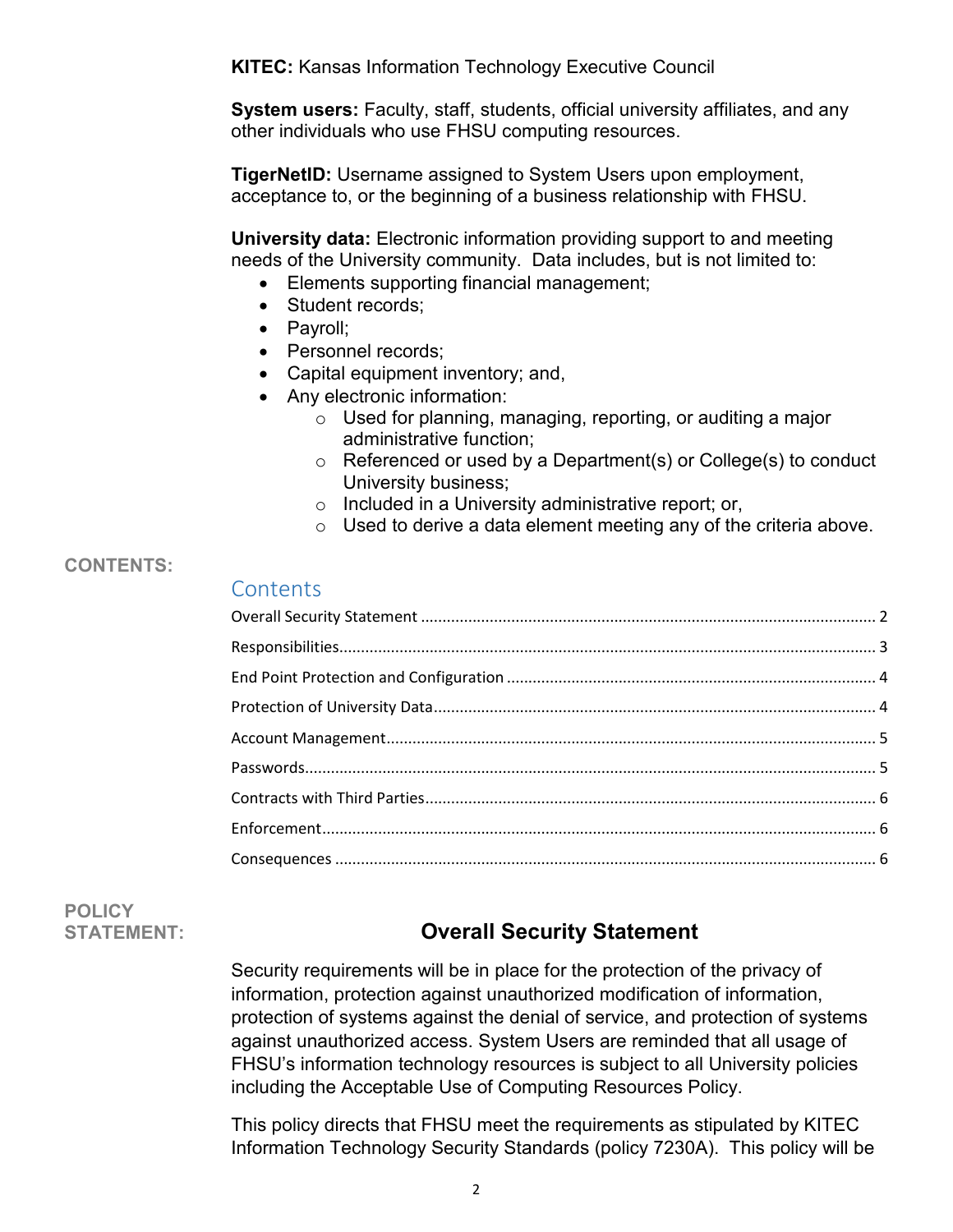supported by procedures that set forth the detailed requirements that apply to individuals, devices, and systems.

## **Responsibilities**

### <span id="page-2-0"></span>**Computer Security Incident Response Team (CSIRT)**

The CSIRT team will consist of the Information Security Officer (ISO), a Windows System Administrator, a Linux System Administrator, a Network Administrator, a TigerTech Tier 2 full-time employee, Asst VP of Tech Services and a member of the application development team.

Responsibilities include coordinating the campus-wide response to major security incidents; coordinating implementation of preventative measures; communicating threats and best practices to University colleges/units; approving requests for restoring network access to vulnerable or compromised computers; participating in the development of IT security policies, standards, guidelines, and procedures; and assisting with IT security training and awareness efforts. CSIRT duties should constitute no more than 30% of an individual's job responsibilities, with the exception of the ISO.

The CSIRT is authorized to evaluate the seriousness and immediacy of any threat to information resources and to take action to mitigate that threat, including disconnection of information resources. The CSIRT will evaluate the impact of disrupting service when devising an action plan that mitigates any threat.

### **Risk Management Committee**

The Risk Management Committee will consist of the ISO, University General Counsel, Internal Auditor, and line of business representatives.

Responsibilities include ensuring that risks are assessed; directing the investigation, mitigation, and acceptance of risks on behalf of FHSU; approving variances to KSIRT 7230A at FHSU; and approving exclusions or special circumstances to FHSU's Information Security Policy and all related policies and procedures.

### **FHSU Information Security Officer**

The ISO will investigate Security Events and respond to Security Incidents in accordance with established procedures. The ISO will lead the Computer Security Incident Response Team (CSIRT).

ISO will cultivate awareness of security issues and vulnerabilities within the University.

ISO will assess risks to University systems as defined by this policy in accordance with established procedures. Findings will be presented to the Risk Management Committee.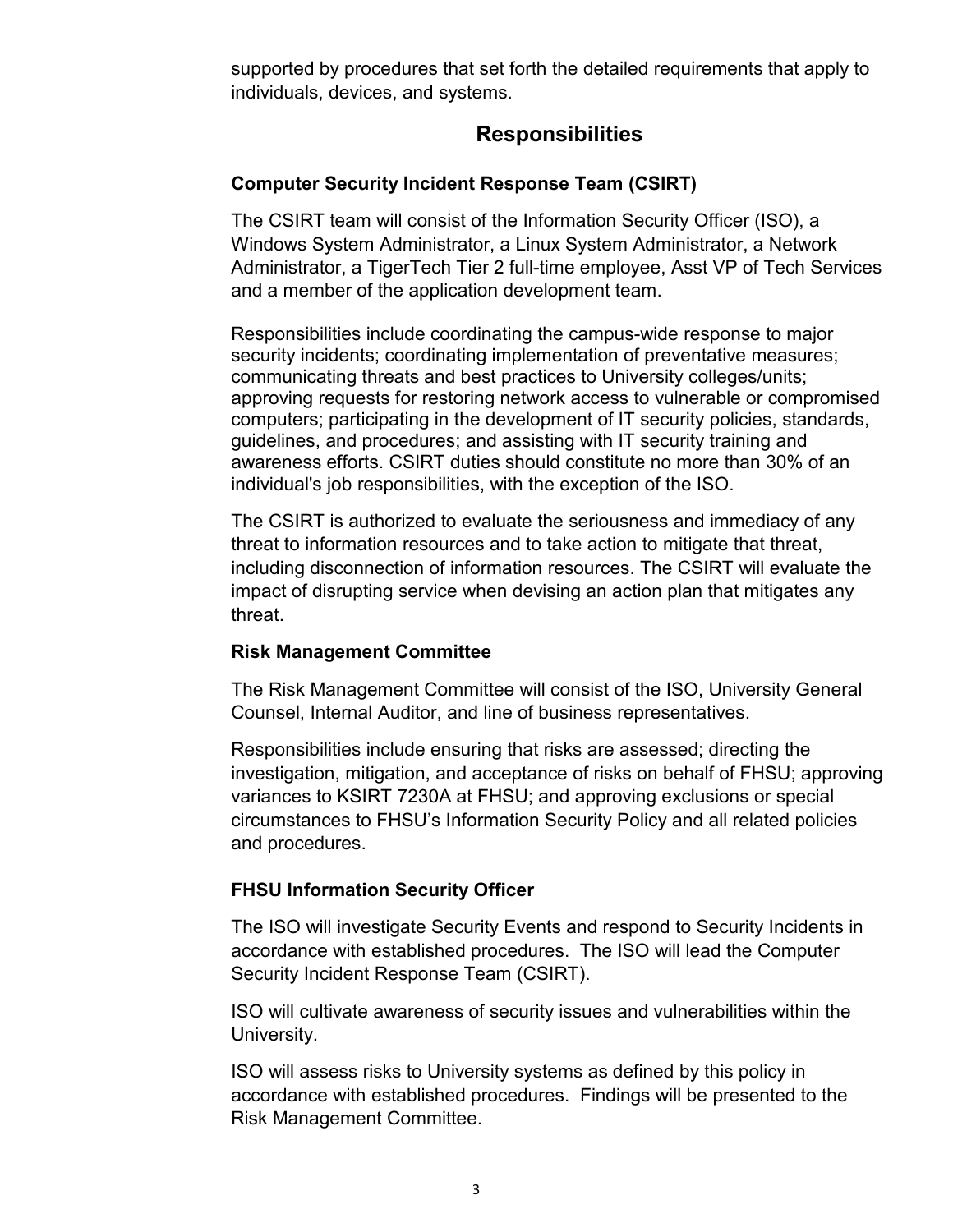### **Technology Services Staff**

All Technology Services staff must abide by all Technology Services and University policies and make security a priority when designing, building, implementing, upgrading, decommissioning, or otherwise working with information technology resources.

#### **Deans, Vice Presidents and Department Heads**

Deans, and Vice Presidents and department heads are responsible for authorizing access to computer systems in their units, ensuring that System Users understand and agree to comply with FHSU policies, and ensuring that the technical and procedural means and resources are in place to assist in maintaining security policies and procedures.

### **Authorized Users of Information Technology**

System Users must follow the Acceptable Use of Computing Resources Policy, as well as all other FHSU policies and procedures.

System Users share in responsibility for information security by following all applicable security policies and procedures. Responsibilities include agreeing to and complying with all applicable FHSU policies and procedures; taking appropriate precautions to prevent unauthorized use of their accounts, software, and computers; protecting University Data from unauthorized access, alteration, or destruction; representing themselves truthfully in all forms of electronic communication; and respecting the privacy of electronic communication.

<span id="page-3-0"></span>System Users must report any discovered unauthorized access attempts or other improper usage of FHSU information resources. Report observed or suspected violations to TigerTech (www.fhsu.edu/tigertech).

# **End Point Protection and Configuration**

Desktops, laptops, servers, and all other end points must be configured in accordance with the "End Point Protection and Configuration Policy," and all related procedures.

# **Protection of University Data**

<span id="page-3-1"></span>Technology Services will perform regular backups of University Data that resides on servers owned by FHSU, as detailed by the "End Point Protection and Configuration Policy."

In the event that a department outside of Technology Services or an affiliated organization is responsible for storing or maintaining University Data, that entity must comply with the "End Point Protection and Configuration Policy."

The "Media Sanitization and Disposal Policy" must be followed when disposing of media that contains or may contain University Data.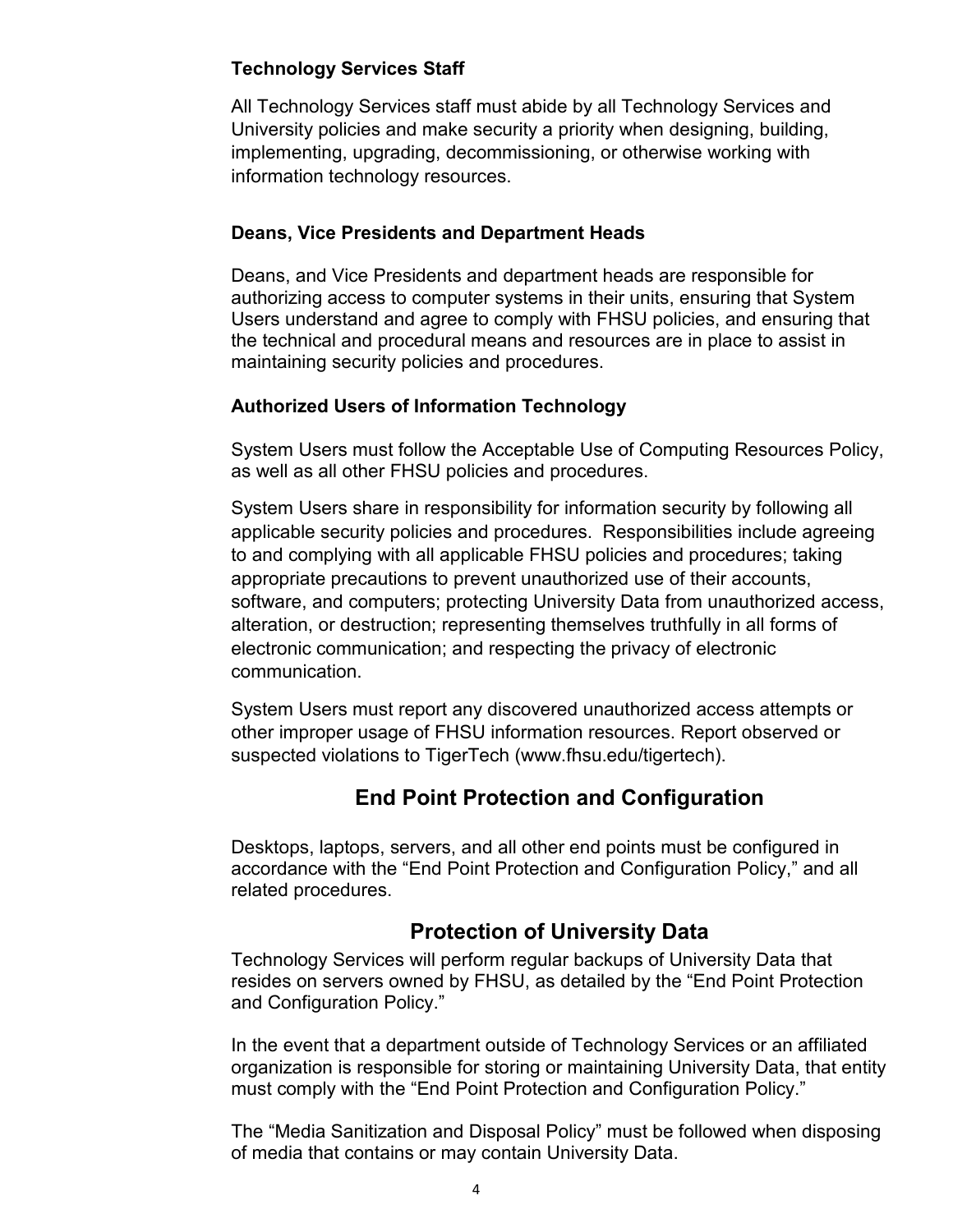Servers owned by FHSU that contain University Data must be housed in the Data Center and protected according to the "Physical Security of Data Center and University Data Policy."

## **Account Management**

<span id="page-4-0"></span>System Users must be identified by a unique system identifier (username).

All information system accounts will provide the most restrictive set of privileges required. Separation of duties will be enforced through account privileges; no single user will have privileges to authorize, perform, review, and audit a single transaction.

User access to FHSU information systems will be authorized by an appropriate FHSU official and accounts will be provisioned according to the "Access Control Procedures."

Access may be granted to persons who are not FHSU employees or students according to the "Third-Party Access to FHSU Information Systems Procedure."

Upon termination of employment or relationship with FHSU, an individual's user accounts will be disabled, removed, or reverted to a student account in accordance with the "Account Termination Procedure."

In cases where a multi-user or generic account is necessary, such as for a kiosk or public-use computer, the account must be restricted so it can only logon to a limited number of computers. All multi-user or generic accounts must be approved and created according to the "Generic Account Procedure."

### **Passwords**

<span id="page-4-1"></span>Default account passwords that are included in many applications and systems must be changed immediately.

All FHSU systems and services must be configured to meet the following minimum guidelines:

- Passwords must be at least 12 characters in length;
- Passwords must be made using at least 3 of the following 4 groups of characters:
	- o Uppercase alphabetic characters (A-Z)
	- o Lowercase alphabetic characters (a-z)
	- $\circ$  Numbers (0-9)
	- $\circ$  Special characters (i.e., #, &,  $*...$ )
- Passwords must be changed immediately upon first log-in, and at least every 360 days;
- Passwords must be different than the username, first name, or last name of the account holder;
- Passwords must be different from the previous 24 passwords.
- Passwords must never be transmitted over the network in clear text (e.g., it must always be encrypted in transit).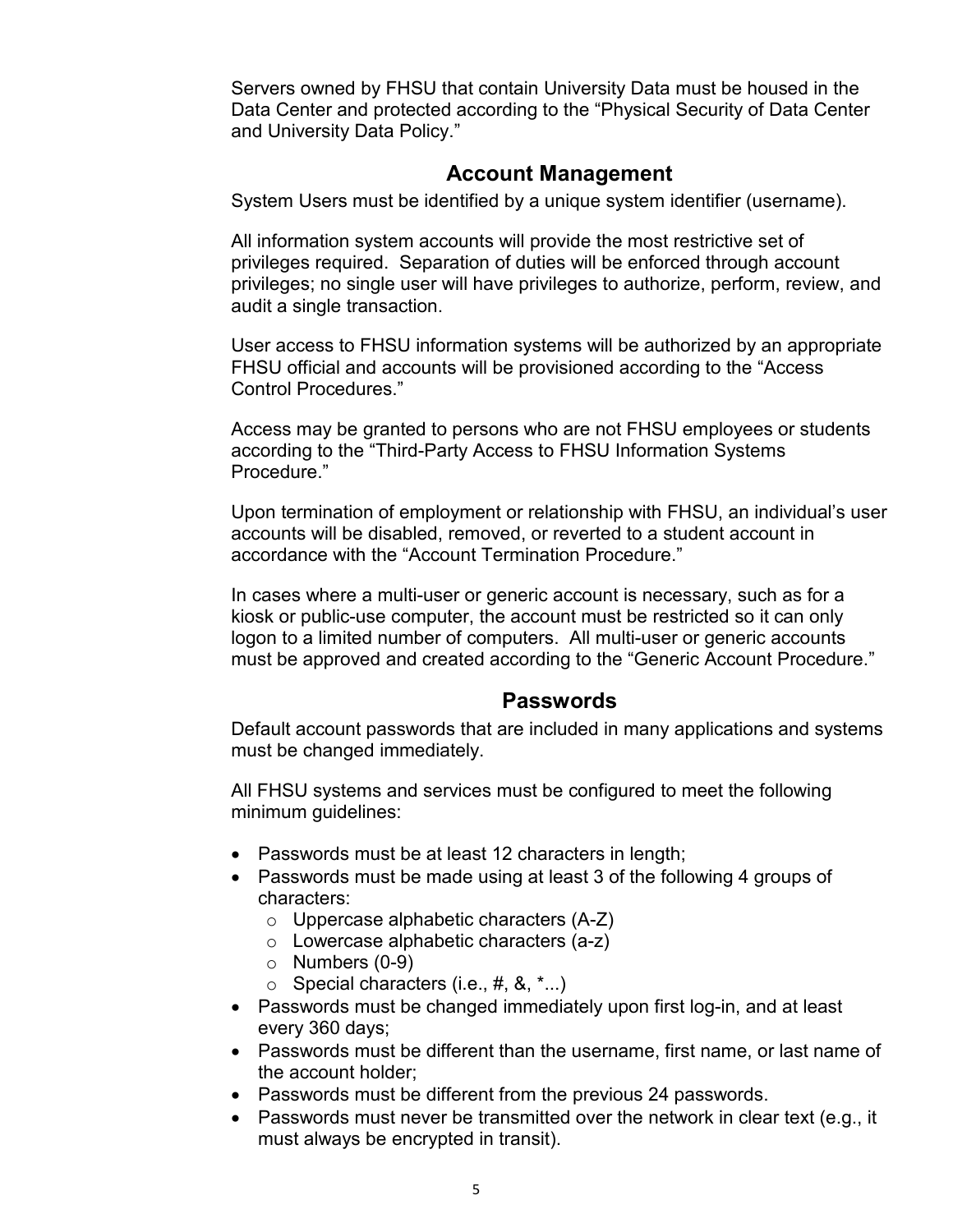- Accounts will be restricted to a maximum of thirty (30) consecutive failed attempts before being locked out.
- Accounts will remain locked out for a minimum of thirty (30) minutes without administrator intervention.

System Users are expected to meet the following additional requirements when creating and handling passwords for an FHSU system or service:

- Passwords must not consist solely of a single word found in a dictionary;
- Passwords must not consist solely of a familiar name (e.g., relatives, pets);
- The password used to access FHSU systems (e.g., your TigerNetID password) must not be used for non-FHSU systems or applications such as online shopping, banking, etc.
- Passwords must never be communicated via clear text, including unencrypted email.
- <span id="page-5-0"></span>• Passwords must never be shared with other System Users or any other individual.

# **Contracts with Third Parties**

Contracts between the University and third parties involving University Data must include language requiring compliance with all applicable laws, regulations, and University policies related to data and information security. Contracts must stipulate immediate notification of the University if University Data is used or disclosed in any manner other than allowed by the contract and, to the extent practicable, require the third party to mitigate any harmful effect of such use or disclosure.

## **Enforcement**

<span id="page-5-1"></span>Enforcement of this policy and associated policies and procedures is the responsibility of the Asst VP of Technology Services or designee. Any system that does not comply with security policies and standards, is susceptible to a known vulnerability, or is compromised may have its network access blocked immediately and without prior notification to protect the integrity of other systems and data.

Any device directly connected to the campus network (e.g., with a direct wired or wireless connection, remote access software like Windows Remote Desktop, use of a Virtual Private Network (VPN), and the like) may be scanned and assessed by designated information technology staff at any time to determine compliance with security policies and standards, or detect anomalous activities, vulnerabilities, and security compromises. Firewalls must be configured to permit this remote scanning function. Scanning may only be performed to the extent necessary to detect and assess the risk.

## **Consequences**

<span id="page-5-2"></span>Faculty, staff, and student employees who violate this policy may be subject to disciplinary action for misconduct and/or performance based on the administrative process appropriate to their employment.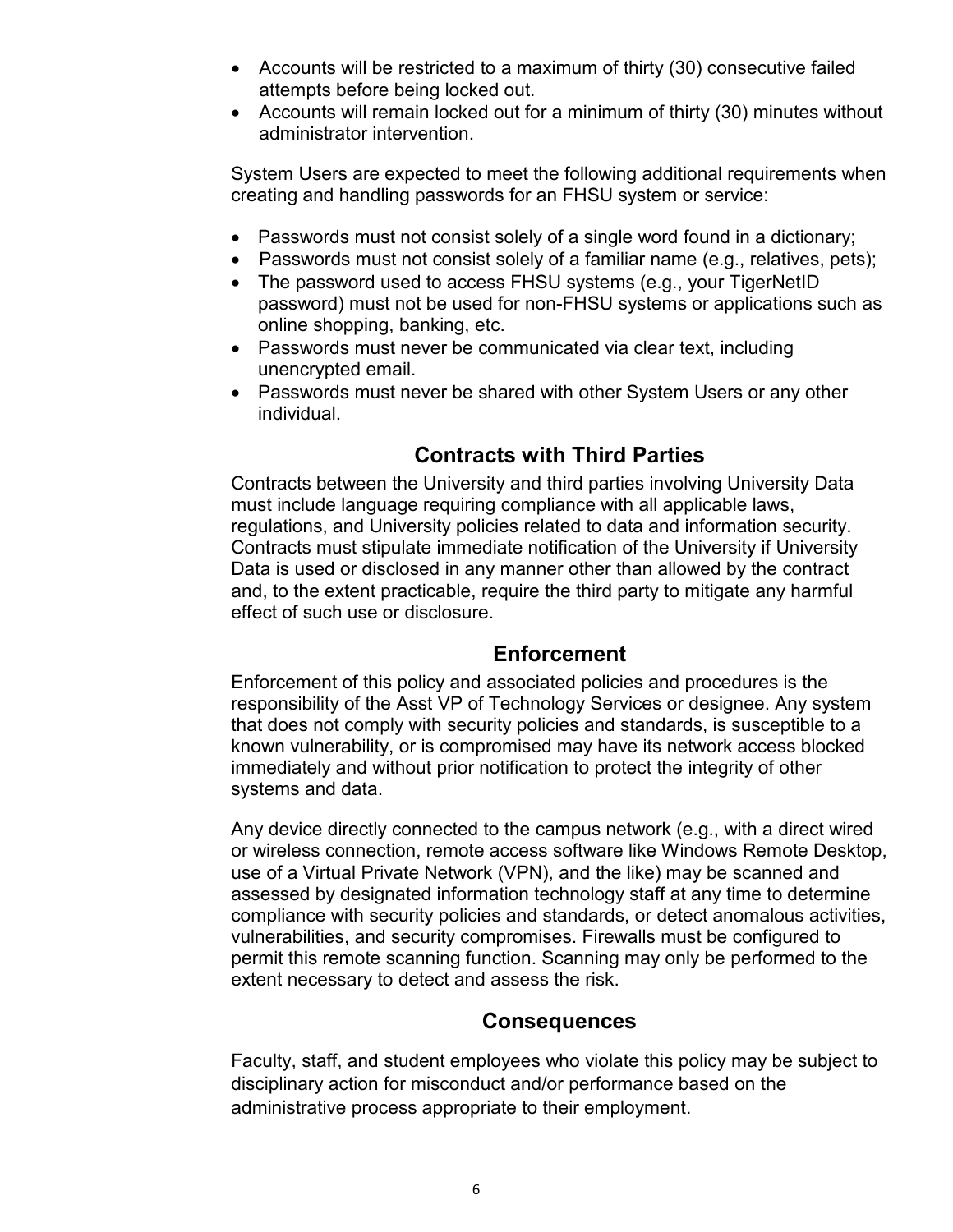Students who violate this policy may be subject to proceedings for nonacademic misconduct based on their student status.

Faculty, staff, student employees, and students may also be subject to the discontinuance of specified information technology services based on the policy violation.

**EXCLUSIONS OR SPECIAL CIRCUMSTANC ES:** Variances to this Policy will only be allowed if previously approved by the FHSU Risk Management Committee, as documented in the Information Security Exception Procedure.

#### **Policies:**

**DOCUMENTS:**

**RELATED**

Acceptable Use of Computing Resources Policy

Data Classification Policy

Email Policy

Endpoint Protection and Configuration Policy

Media Sanitization and Disposal Policy

Physical Security of Data Center and University Data Policy

Security Awareness Training Policy

#### **Forms:**

#### **Other:**

Access Control Procedure

Account Termination Procedure

Generic Account Procedure

Information Security Exception Procedure

Third-Party Access to FHSU Information Systems Procedure

**KEYWORDS:** Information technology, information security, passwords

**RESPONSIBLE** Division of Technology Services

**OFFICE:**

**RESPONSIBLE** Asst VP of Technology Services

**UNIVERSITY OFFICIAL:**